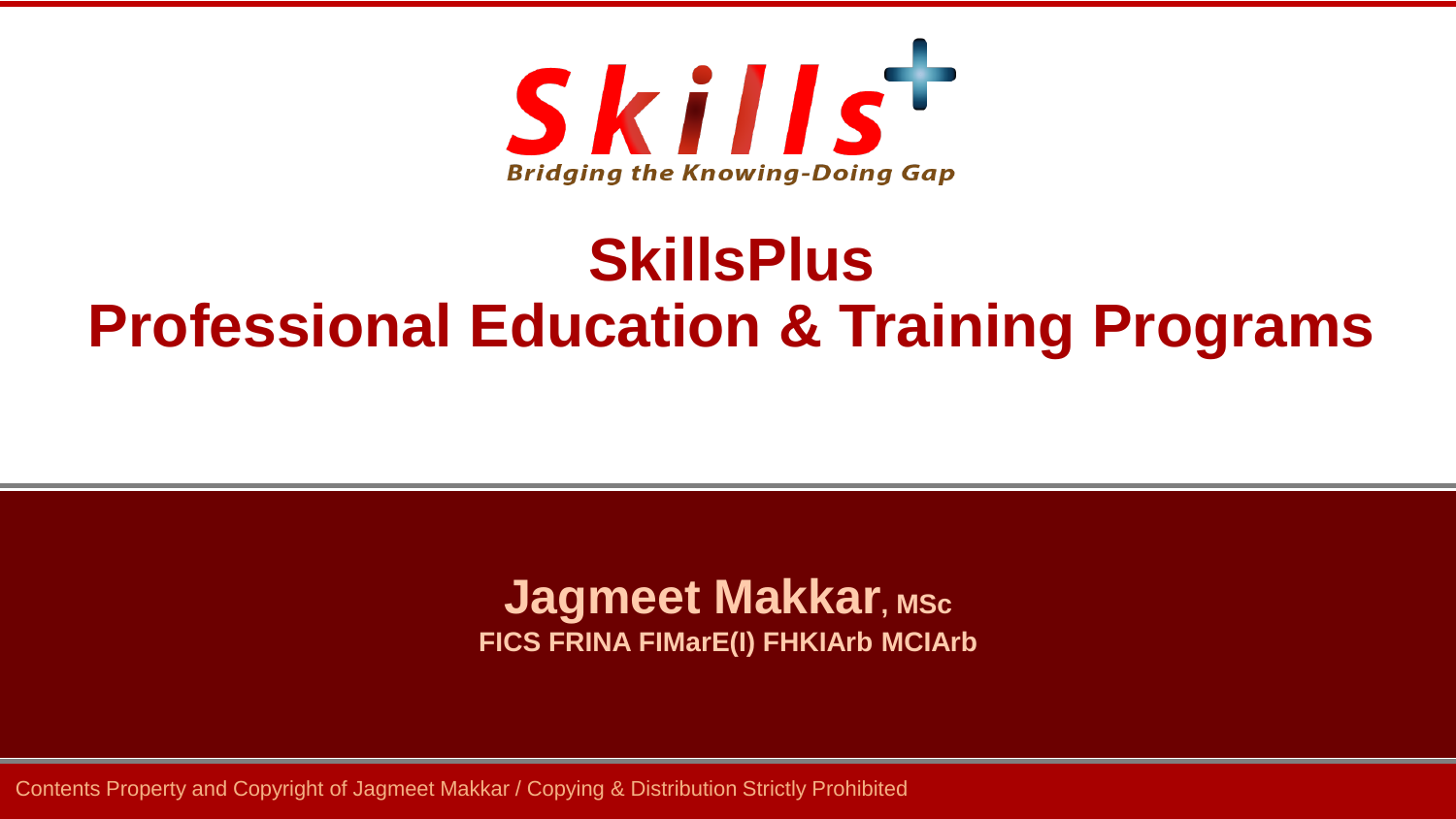## SkillsPlus Programs in HK are supported by:



# **Hong Kong Shipowners Association**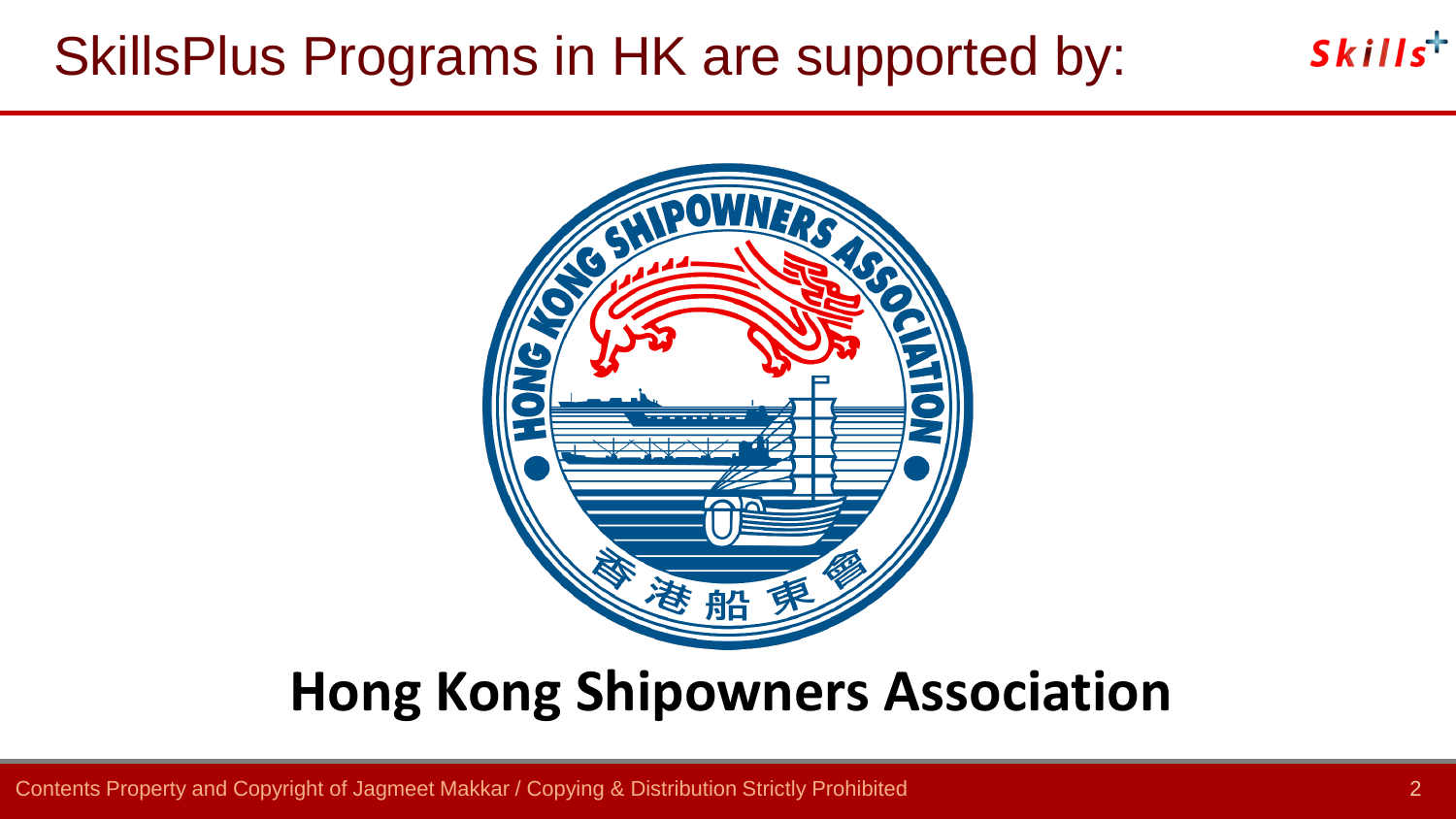What we do

#### PASTICHE HOLDINGS LTD. Consultants & Brokers

PASTICHE HOLDINGS LTD.



#### SKILLS PLUS Professional & Soft Skills TrainingSkills **Bridging the Knowing-Doing Gap**

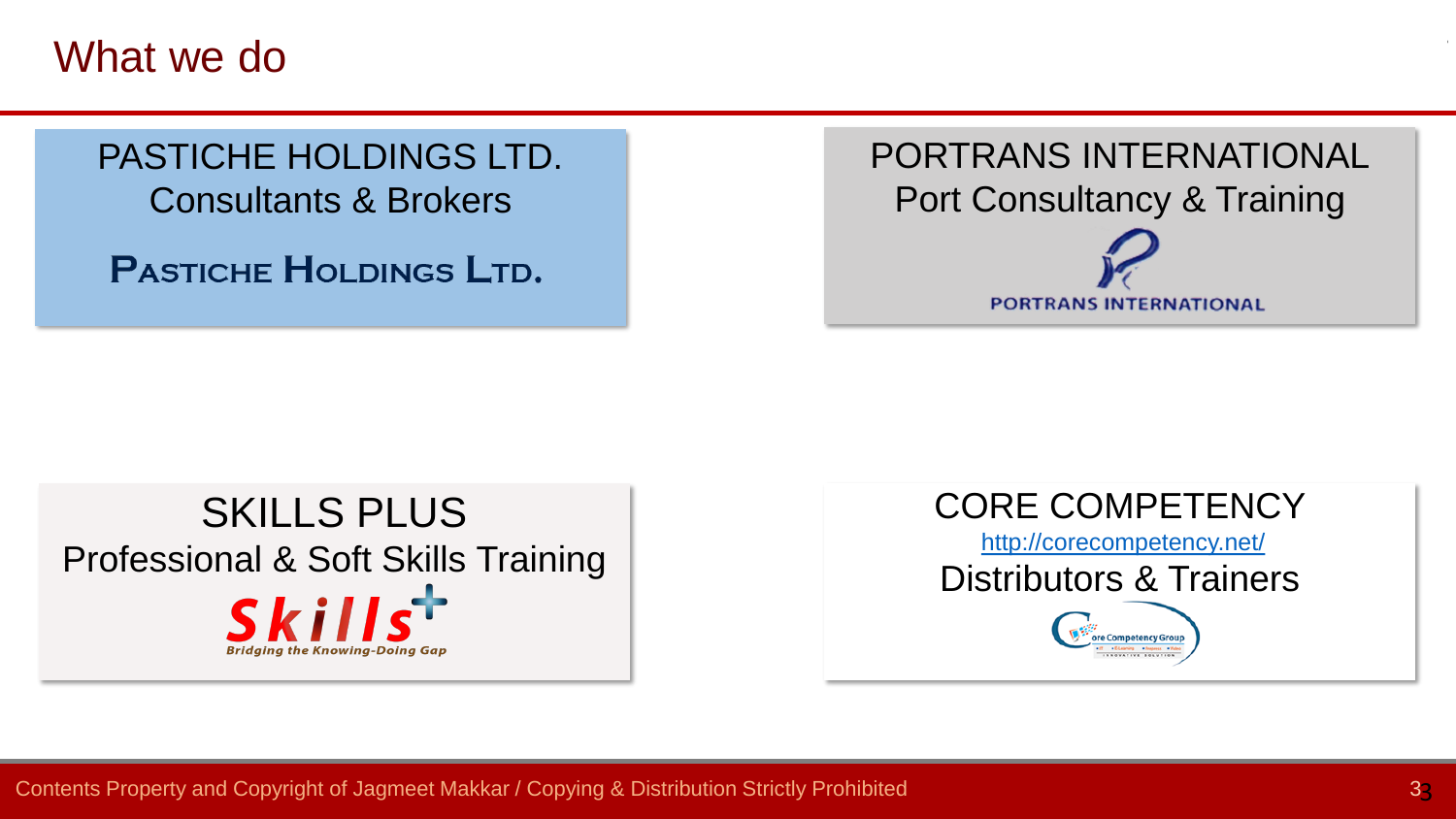

➢ Broader *thinking & actioning (Bridging the Gap)* ➢ Silos  $\overline{\phantom{a}}$ ➢ Blinkers **ꜜ** ➢ Cross-functional Knowledge  $\mathbf{T}$ ➢ Better team work  $\mathbf{T}$  $\mathbf{T}$ 

 $\mathbf{T}$ 

- ➢ Risk Mitigation & Management
- ➢ Meeting Client Expectations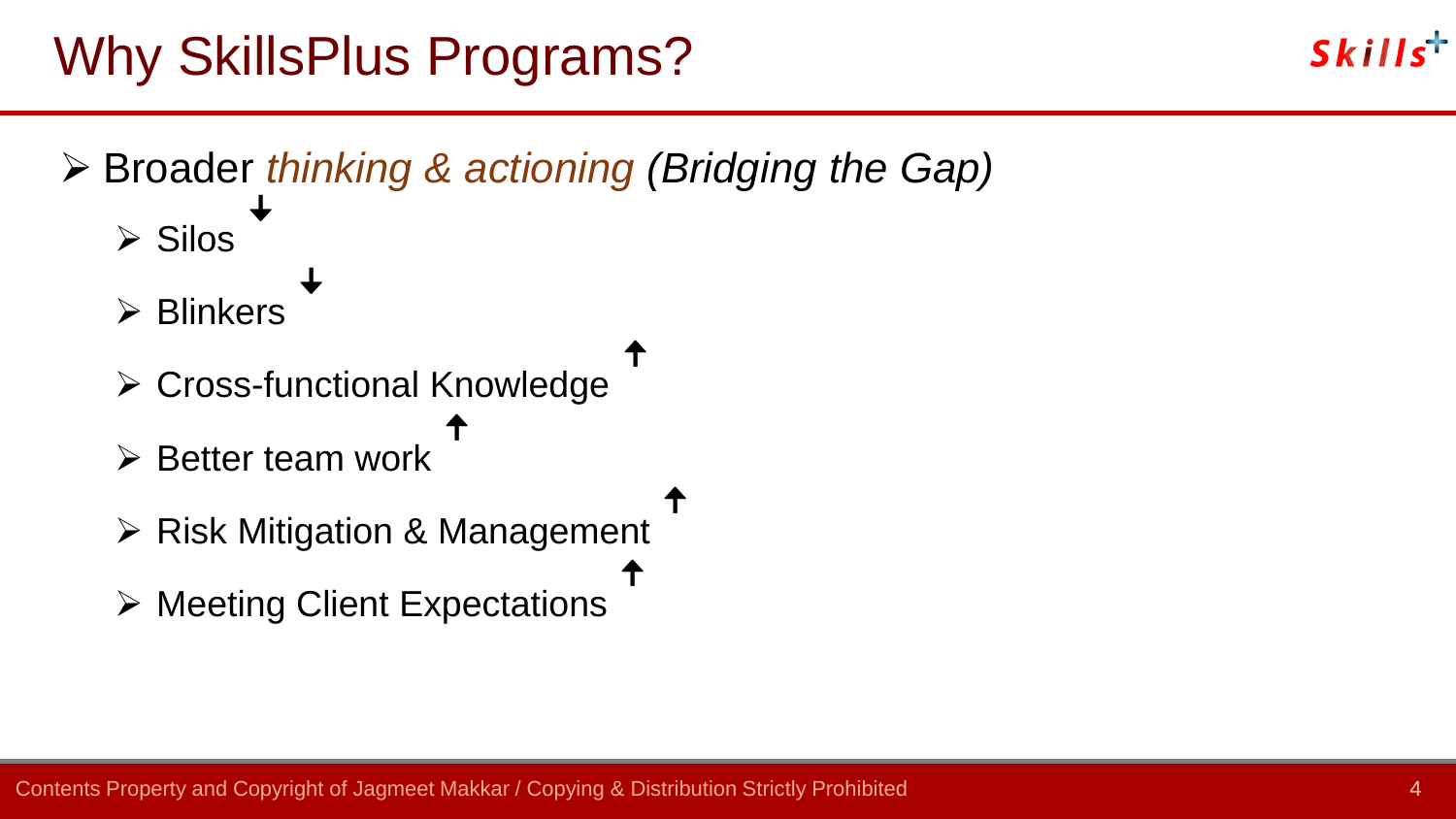#### **Modules under ASB:**

- ➢ Practical Dry Cargo Chartering **(MCF)**
- ➢ Basic Ship Sale & Purchase **(MCF)**
- ➢ Advance Ship Sale & Purchase Part 2 (Focuses on Sale & Purchase Disputes & Prevention) **(MCF)**

**MCF**: Maritime Cluster Fund, Singapore **MATF: MATE:** Maritime & Aviation Training Fund, Hong Kong  $S$ kills<sup>+</sup>

MATF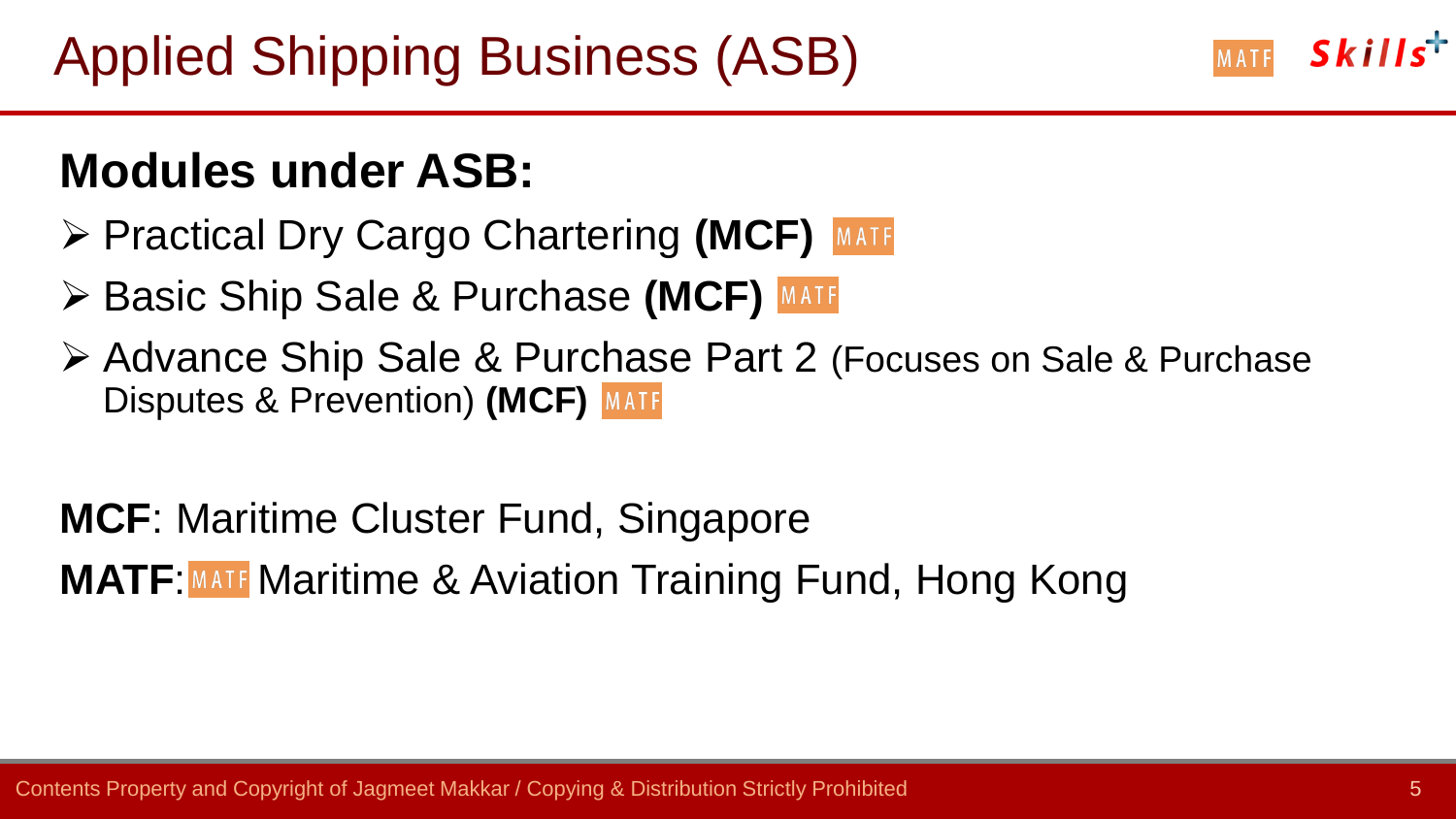#### **Modules under ASB:**

- ➢ Technical & Operations Management for Commercial Managers
- ➢ Financial Management for Ship Managers (Commercial & **Technical** MATF
- ➢ Cost Management for Ship Managers (Commercial & Technical) ➢ Legal Aspects of Shipping

Financial Management includes Ship Finance and Ship Acquisition Modelling

Cost Management includes Budgeting from root vessel and variance analysis and action monitoring

Legal Aspects includes contract law, disputes & prevention (important contracts and concepts)

MATE Skills<sup>+</sup>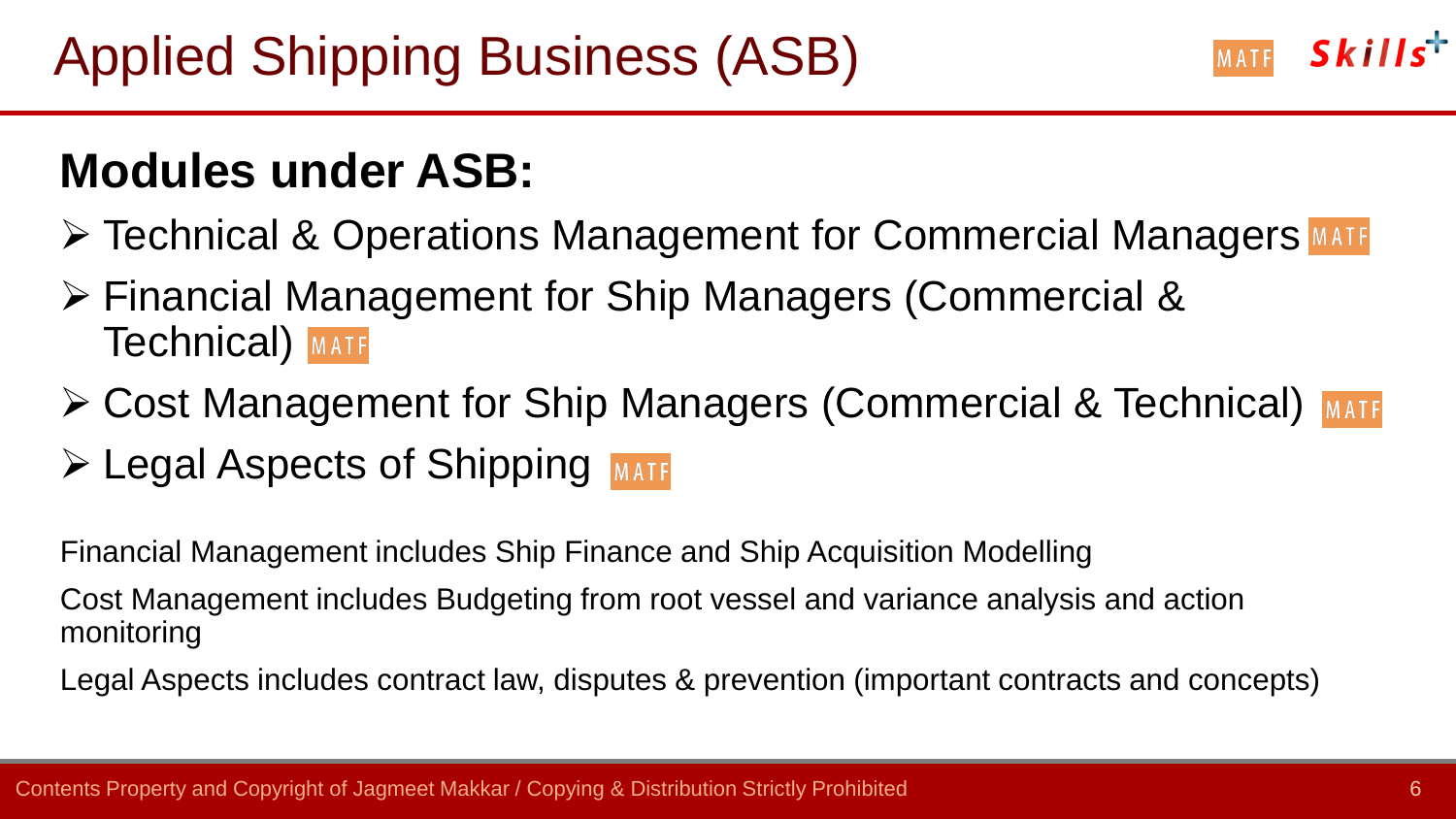$S$ kills<sup>+</sup> MATF

- ➢ Vendor Contracts Management (2 days)
- ➢ Shipping Contracts Management (2 days)
- ➢ Shipping Contracts Management & Introduction to International Arbitration (3 days) (Jointly held with Chartered Institute of Arbitrators, East Asia Branch)
- ➢ Maritime Contracts & Introduction to Mediation (Jointly held with Academy of International Dispute Resolution & Professional Negotiation)
- ➢ Shipping Risk Management & Derivatives (An Applied Approach): Master Class **(MCF)**
- ➢ Shipping Risk Management & Derivatives (An Applied Approach): Advance Workshop **(MCF)**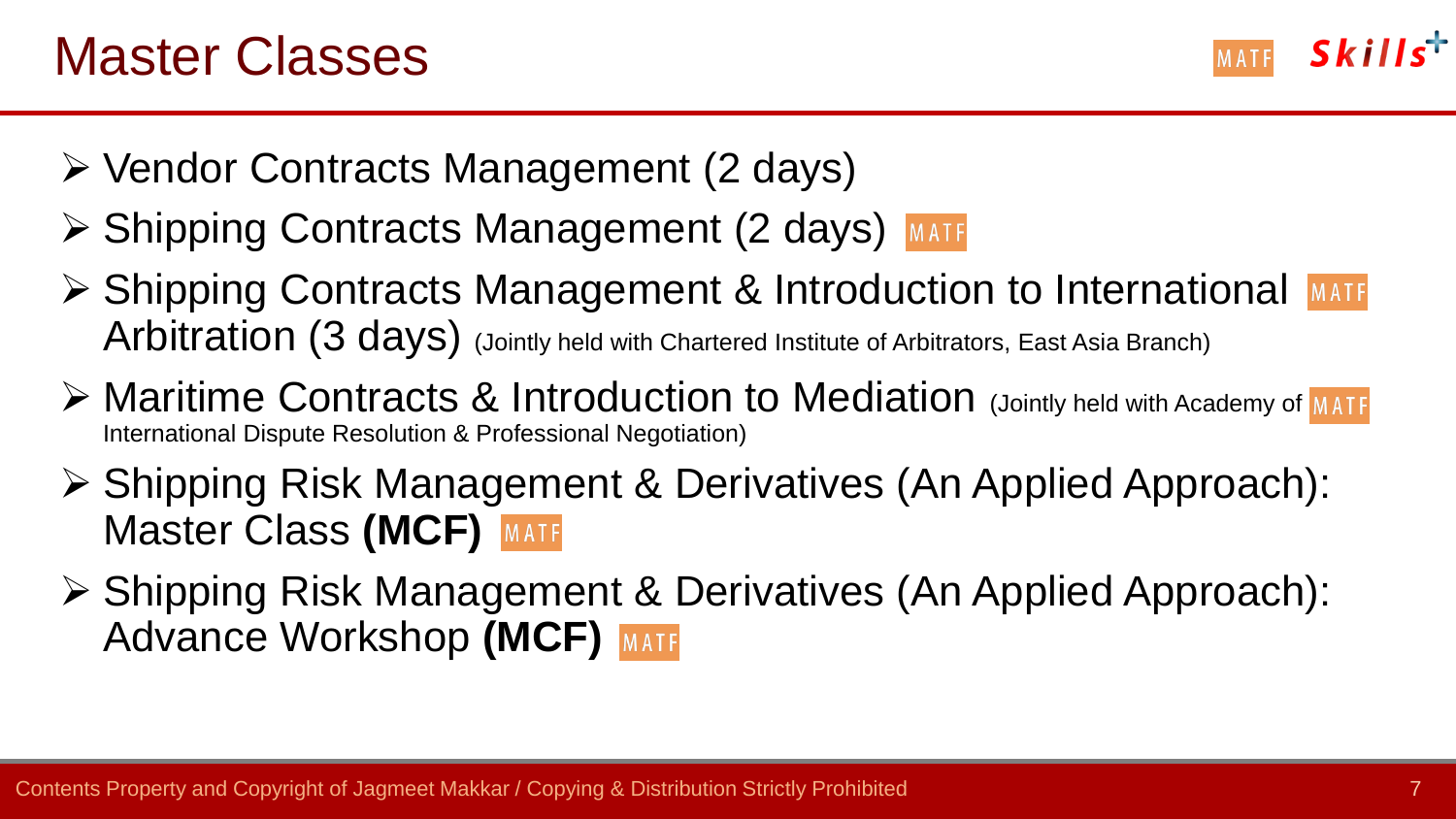- ➢Risk Management Series (RM Series):
	- ➢ Charter-party Disputes & Prevention
	- ➢ Sale & Purchase Disputes & Prevention
	- ➢ Bills of Lading Disputes & Prevention
	- ➢ Bunkers Disputes & Prevention
	- ➢ Shipping Disputes & Prevention **(MCF)**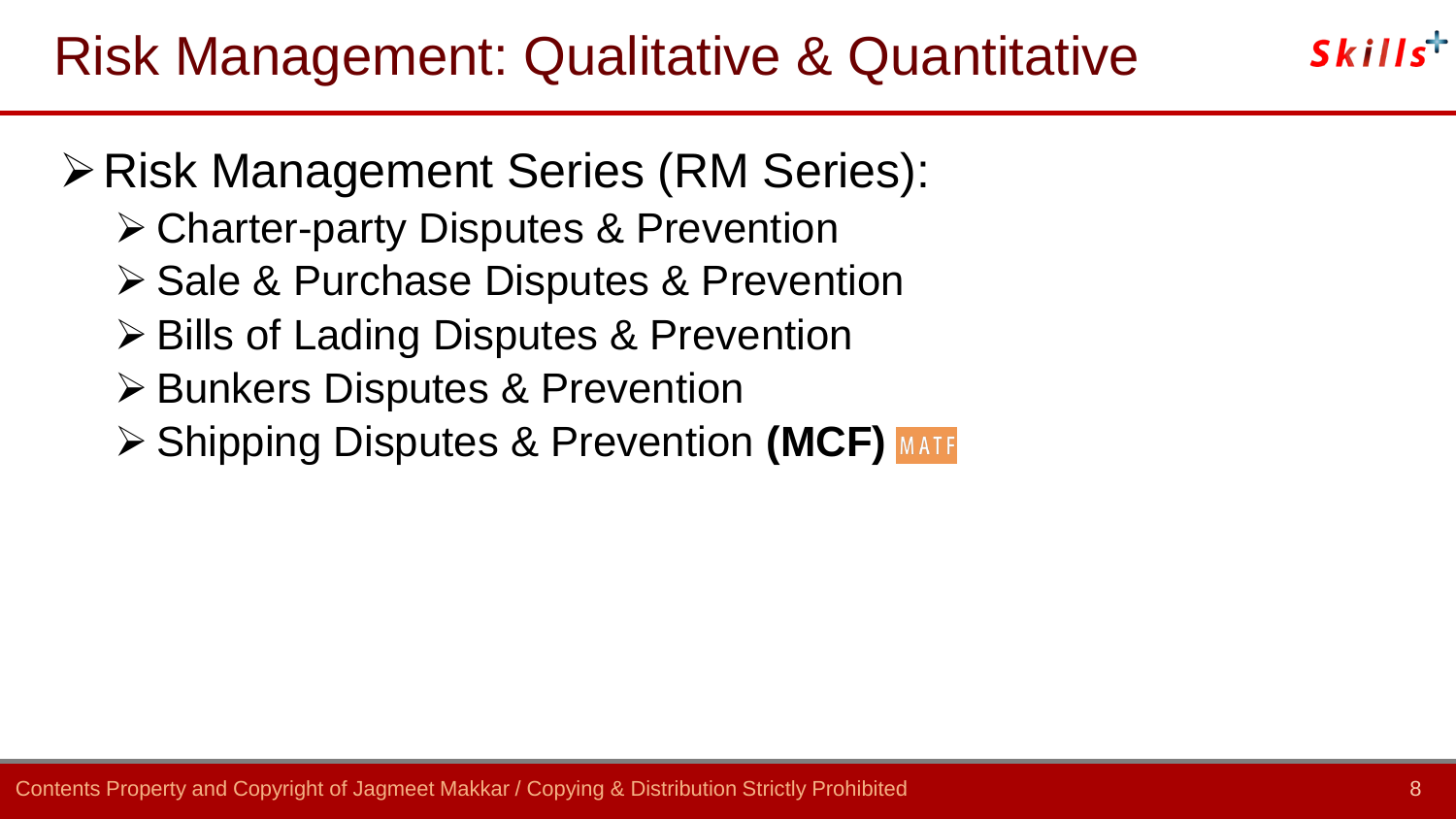#### **Modules under SSM:**

- ➢ Impact of New Regulations on Shipping: Owners' & Managers' dilemma (NewRegs) MATF
- ➢ Ships' Steel Work & Welding: Planning, Execution of repairs & Avoiding Stress-raisers (ShipWeld) MATE
- ➢ Essential Commercial Knowledge for Technical Superintendents & **Managers (ECK) MATF**
- ➢ Condition Assessment Program (CAP)

 $S$ kills<sup>+</sup>

MATF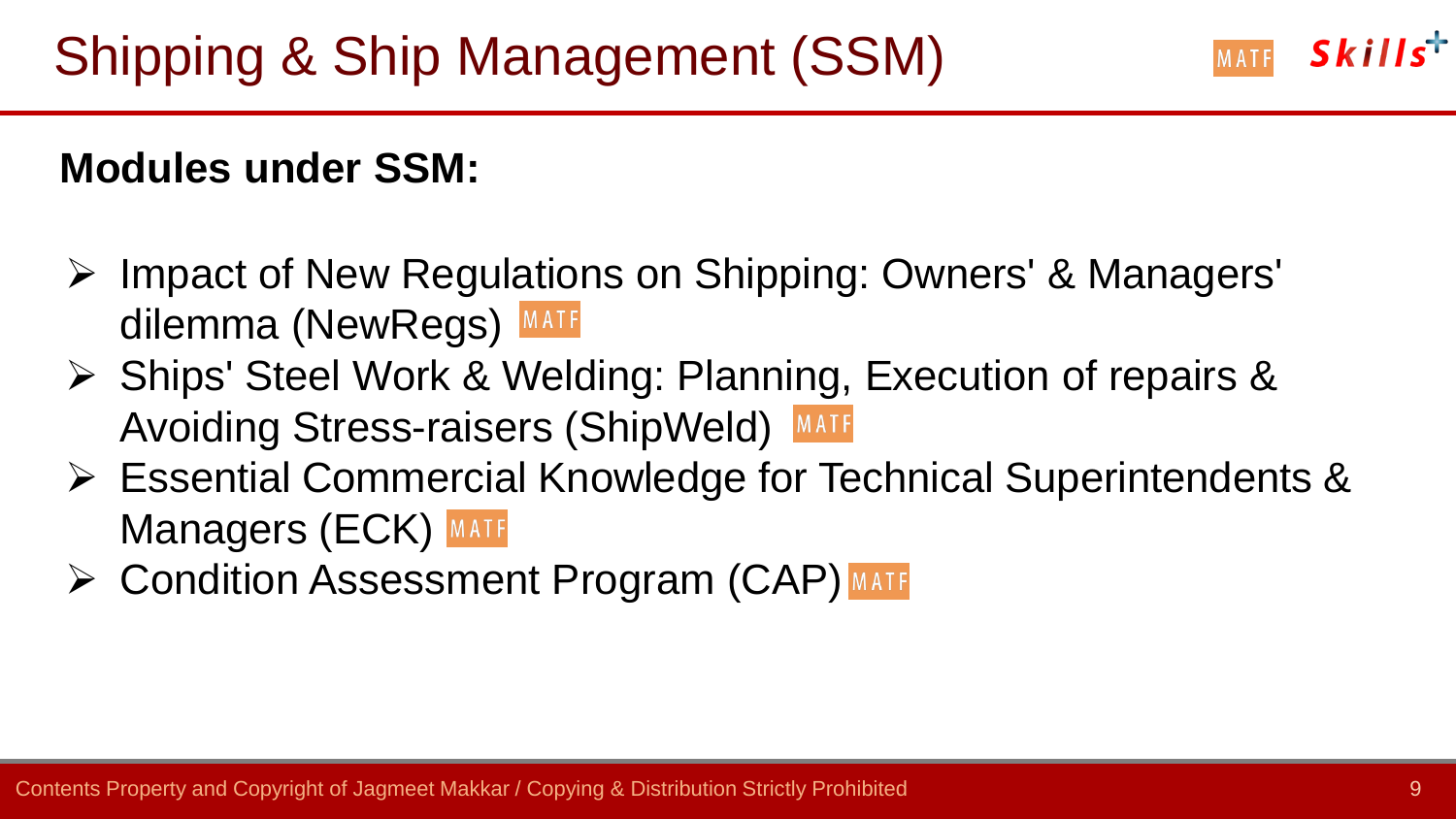#### **Modules under SSM:**

➢ Ship inspections (Routine & Pre-Purchase): Where & what to look for asset acquisition & preservation (ShipInspect) MATE ➢ Ships' Coatings: "Protection is better than Cure" (ShipCoat) ➢ Managing dry-docking & special surveys effectively (ShipRepair) ➢ New Building Supervision: Do's & Don'ts (ShipBuild)

 $S$ kills<sup>+</sup>

MATF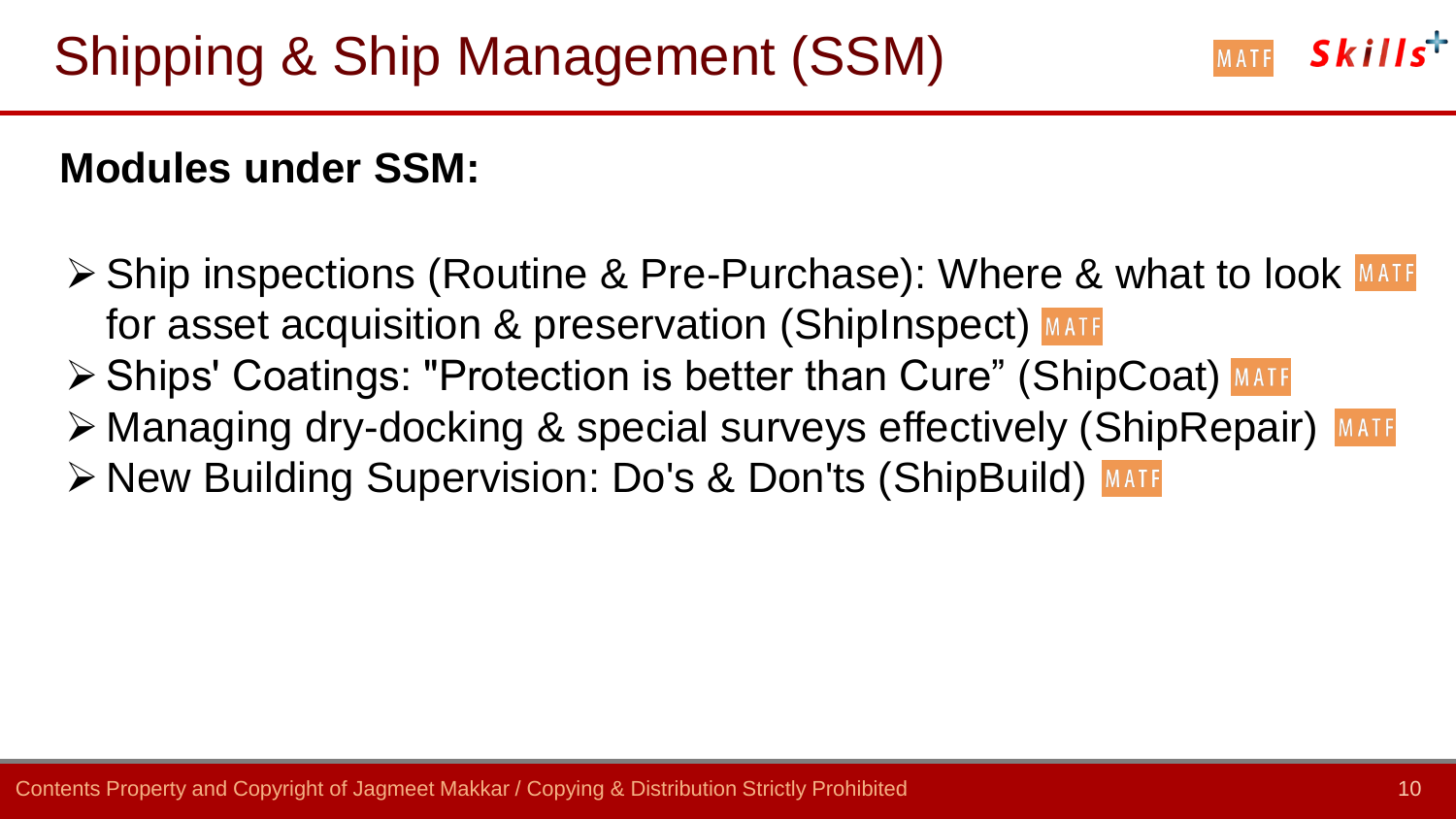In India:



#### **Empanelled in:**

# **Centre of Excellence (CoE) of Indian Port Association**

Contents Property and Copyright of Jagmeet Makkar / Copying & Distribution Strictly Prohibited 11 11 11 11 11 11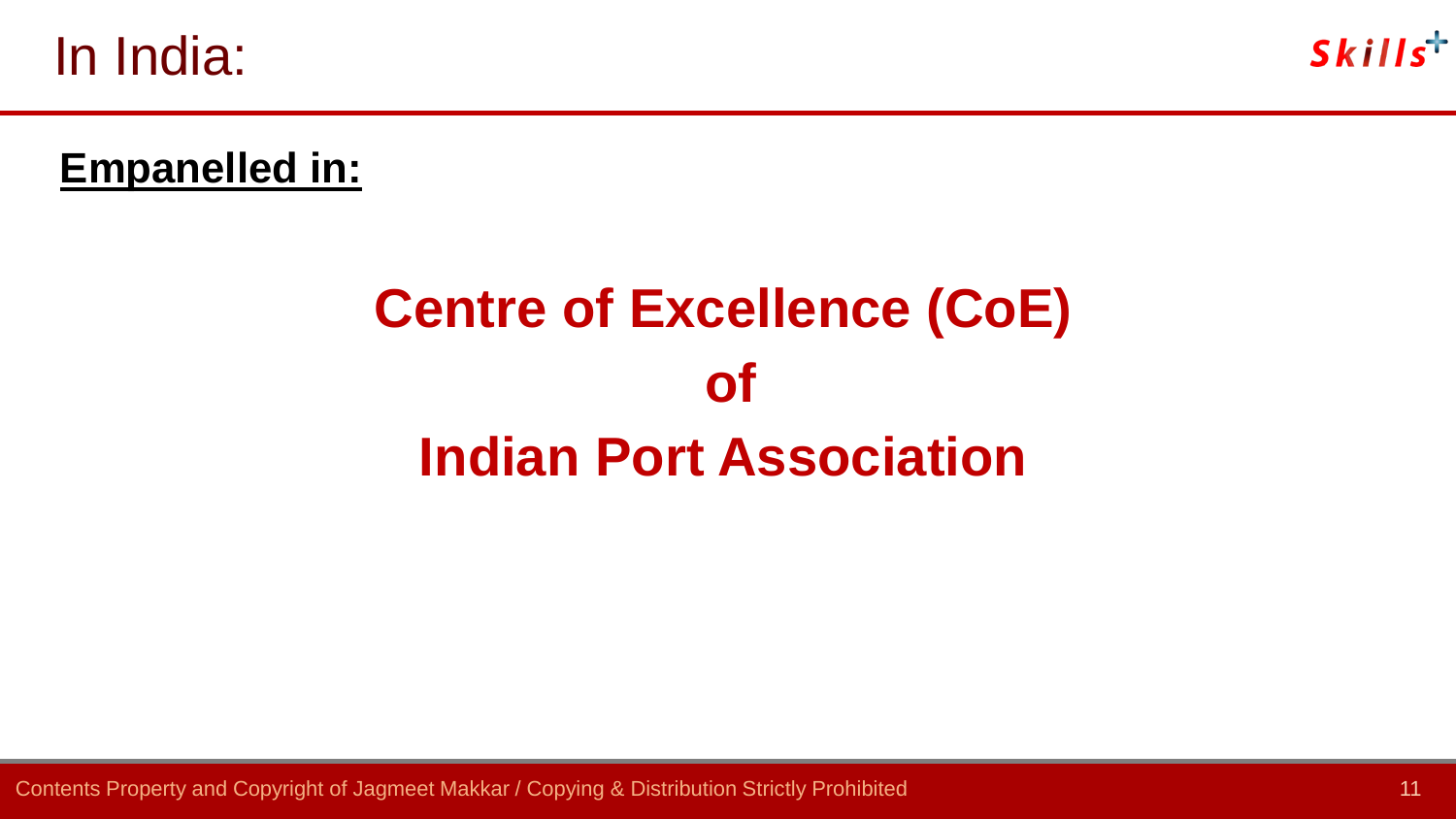### Mumbai 11th March 2017 / Sailor Today Awards



Contents Property and Copyright of Jagmeet Makkar / Copying & Distribution Strictly Prohibited 12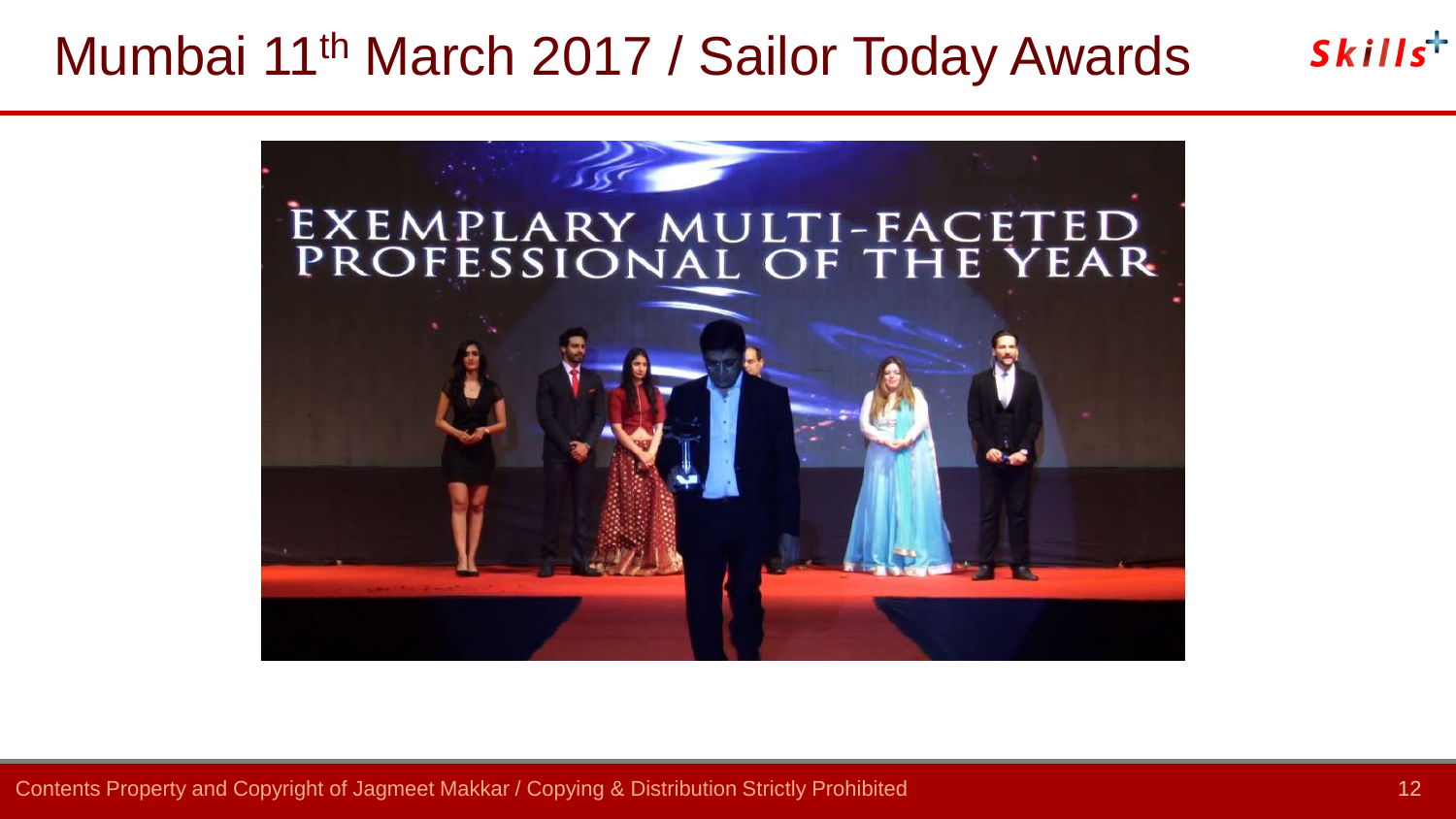# Mumbai 11th March 2017 / Sailor Today Awards



Contents Property and Copyright of Jagmeet Makkar / Copying & Distribution Strictly Prohibited 13 and 13 and 13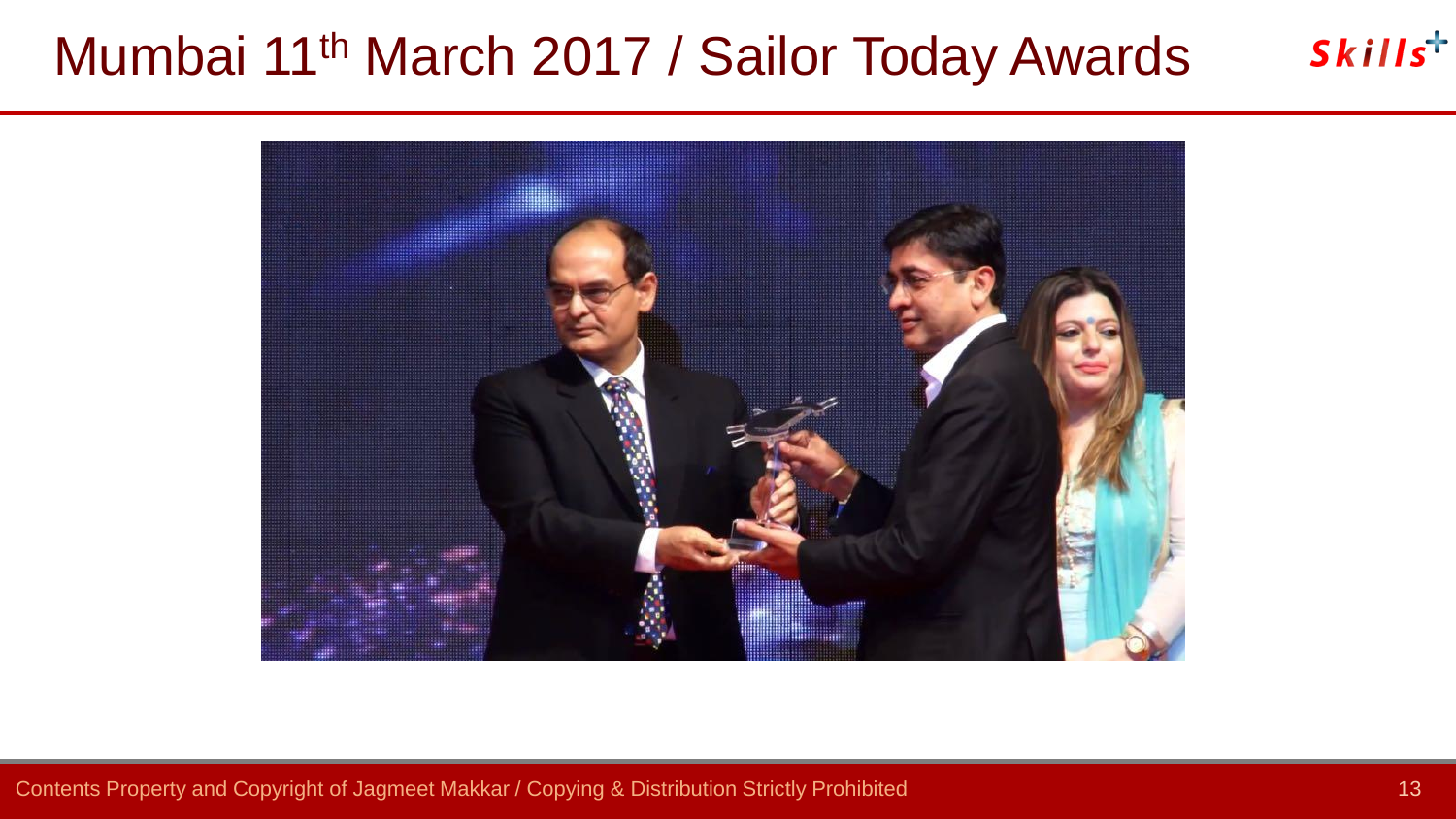### Co-Founder (Jagmeet Makkar) Background

- ➢ Marine Engineering [DMET] 1977 1981
- ➢ Sailed till 1993 with a two year break from 1988-1990 (Indian Railways)
- ➢ IES: Indian Engineering Services 1988 Batch [IRSME: Indian Railway Service of Mechanical Engineers]
- ➢ New Building Supervision 1994-1995, KC Maritime / Samsung
- ➢ KC Maritime: June 1990 Jan 2007
	- ➢ Technical management; New Buildings; Conversions; Market Analysis and Ordering Ships; Chartering; Sale & Purchase; Long Term Contracts, Development (Cement Carriers)
- ➢ Noble Chartering Jan 2007 June 2015
	- ➢ Chartering, New Buildings; Sale & Purchase; Market Analysis and Ordering Ships; Long Term Contracts (Cargoes & Ships); Hedging & Risk Management; Joint Ventures and Overseeing Owners Technical team
- ➢ Cass Business School Sept 2015 August 2016
	- ➢ Energy, Trade and Finance, Derivatives, Options Pricing, Corporate Finance, Oil & Gas Logistics and Management, Energy Project Investment Finance, Advance Quantitative Methods
- ➢ Pastiche Holdings / SkillsPlus / Portrans International
	- ➢ Professional Training; Consultancy; Shipbroking; Maritime Registrar; Maritime Arbitration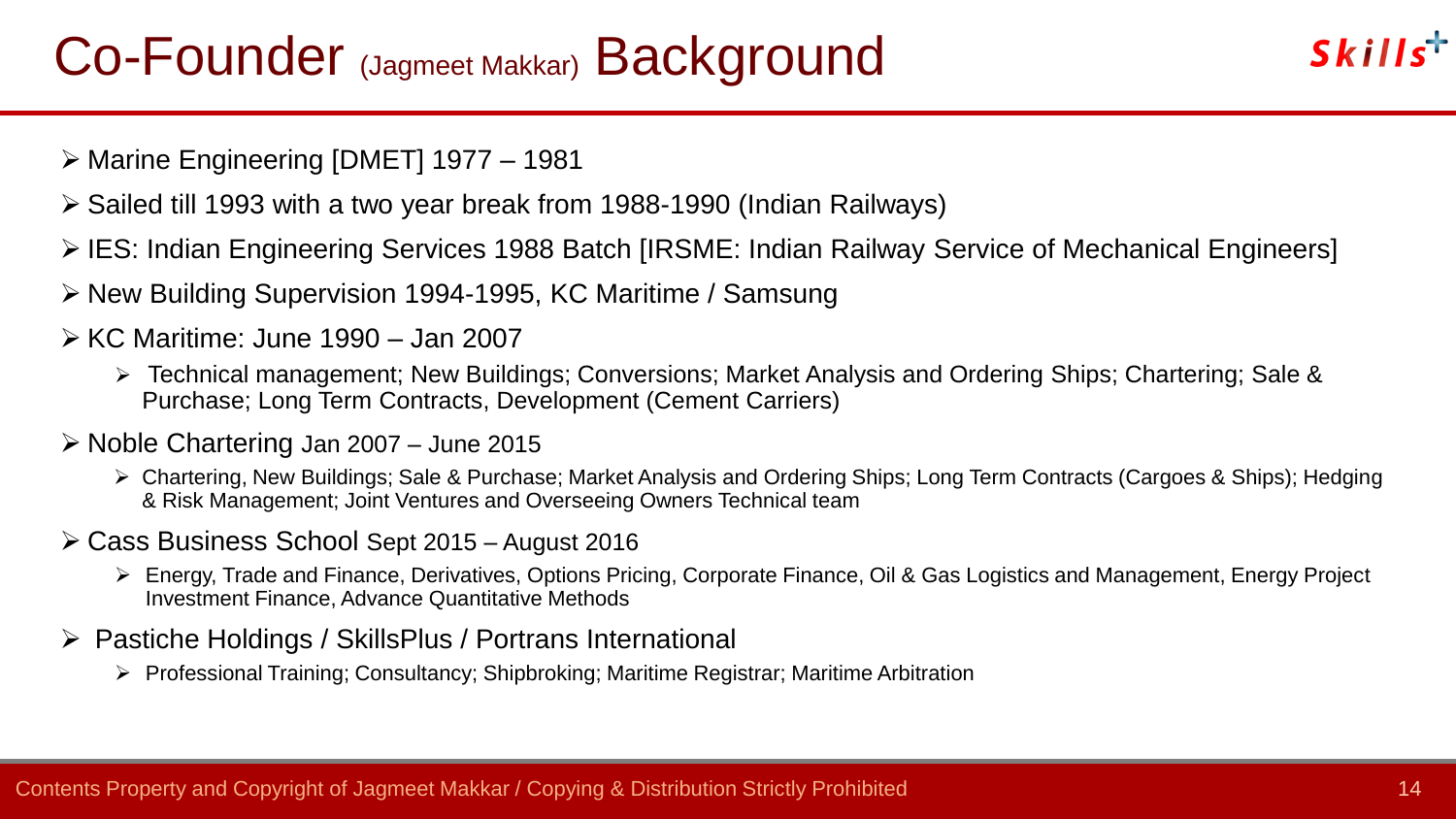#### **Learning & Development**

- ➢ Thinking Outside-the-Box in Deal Making (Larry Franklin, HKUST)
- ➢ Excel Financing Modelling Skills (Edward Bodmar, WSC)
- ➢ Strategic Marketing Management (Ross School of Business, University of Michigan, Ann Arbor)
- ➢ Shipping Management (Indian Institute of Management, Ahmedabad)
- ➢ Human Resource Management (ISF)
- ➢ Cost & Financial Management (HK Poly U)
- ➢ Internal Safety Auditor Course (LR)
- ➢ Bulk Carrier Safety (GL)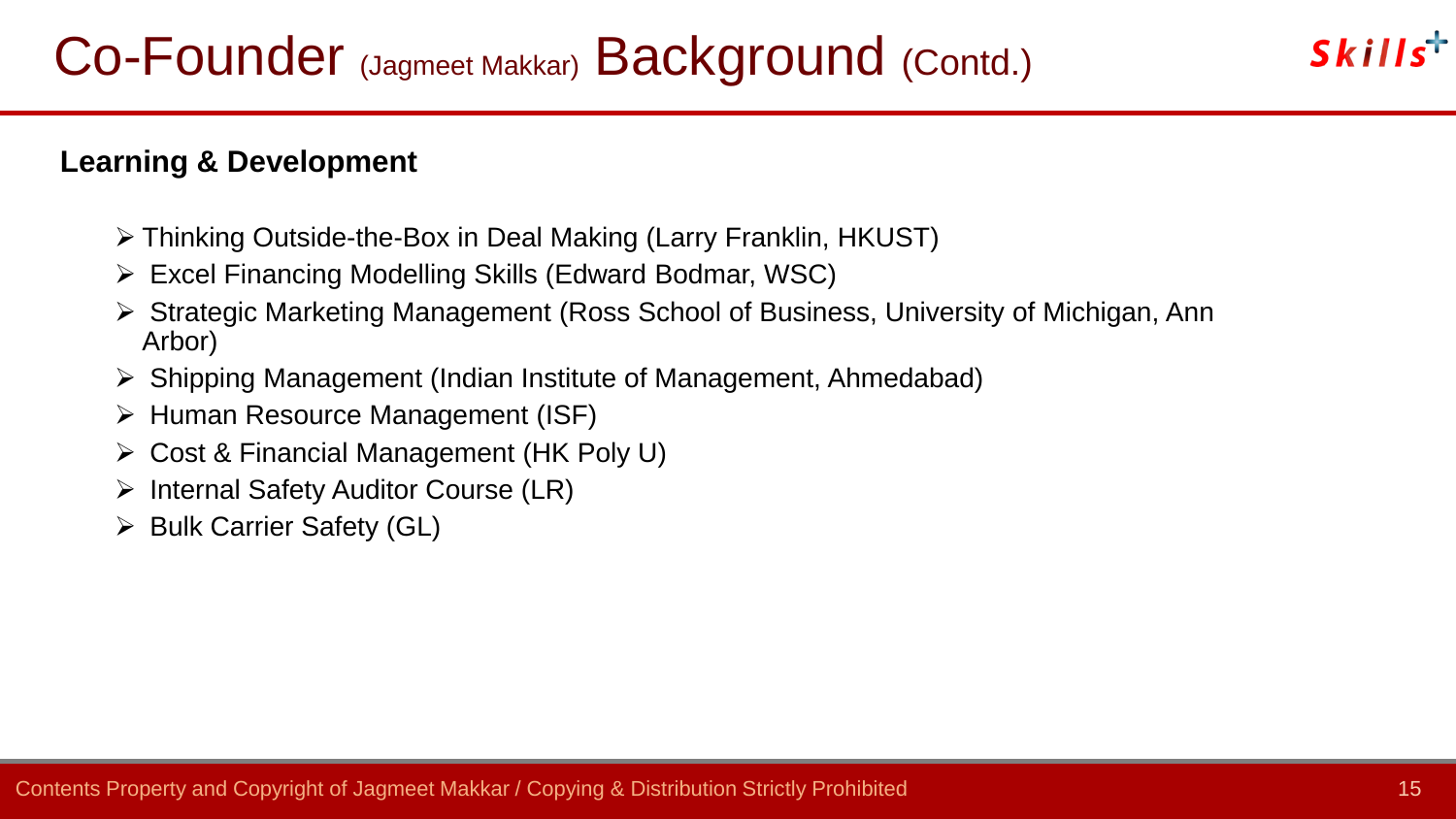#### **Main Academic Achievements**

- ➢ Investment Law & Investor State Mediator Training by DoJ (Department of Justice, HKSAR), ICSID (International Centre for Settlement of Investment Disputes, World Bank Group) & AAIL (Asian Academy of International Law)
- ➢ Cass Business School: **1 st position with Distinction** 2015-2016 in MSc Program (Energy, Trade & Finance)
- ➢ Chief Engineer's Examinations, Ministry of Transport: **1 st position** 1987
- ➢ Indian Railways Services of Mechanical Engineers: **Principal's Gold Medal** 1989
- ➢ Indian Engineering Services Examinations: **5 th position in India** 1987
- ➢ Marine Engineering Research Institute (DMET): **President's Gold Medal;** Narottam Morarjee (1st position) 1977-1981
- ➢ Institute of Naval Architects (EZ): **Gold Medal** 1981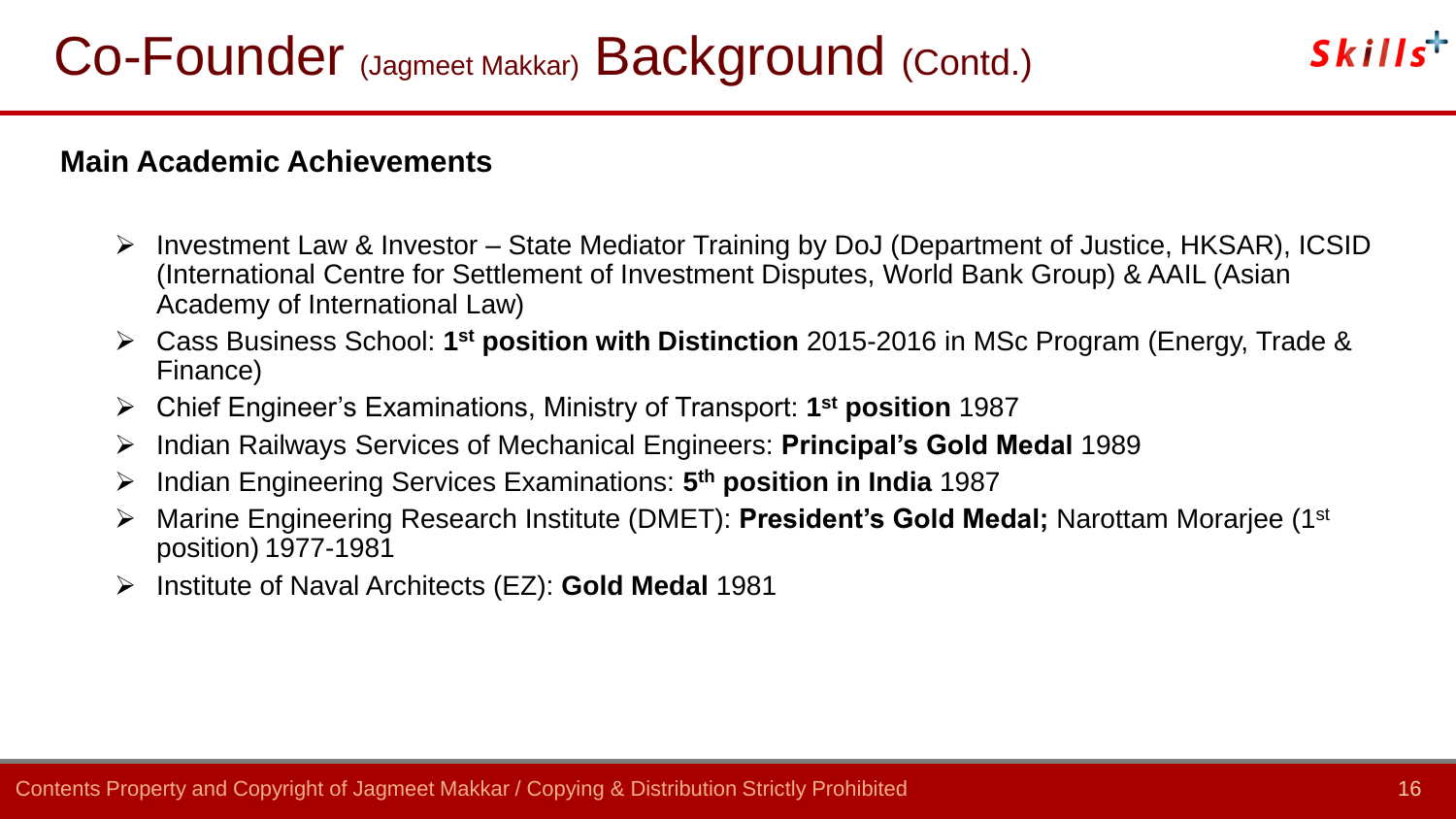#### **Professional Memberships**

- ➢ **FICS** Fellow of Institute of Chartered Shipbrokers *Past Chairman of the Institute of Chartered Shipbrokers, HK Branch.*
- ➢ **FRINA** Fellow of Royal Institute of Naval Architects
- ➢ **FIMarE(I)** Fellow of Institute of Marine Engineers (India)
- ➢ **FHKIArb** Fellow of Hong Kong Institute of Arbitrators
- ➢ **MCIArb** Member of Chartered Institute of Arbitrators
- ➢ **LMAA** Supporting Member, London Maritime Arbitrators Association
- ➢ **HKMAG** Member, Hong Kong Maritime Arbitrators Group

Applied for admission as a Mediator in the list of Closer Economic Partnership Arrangement (CEPA) after completion of an intensive 7 day "Investment Law & Investor-State Mediator Training Course, conducted by Department of Justice, HKSAR, ICSID (World Bank) and Asian Academy of International Law.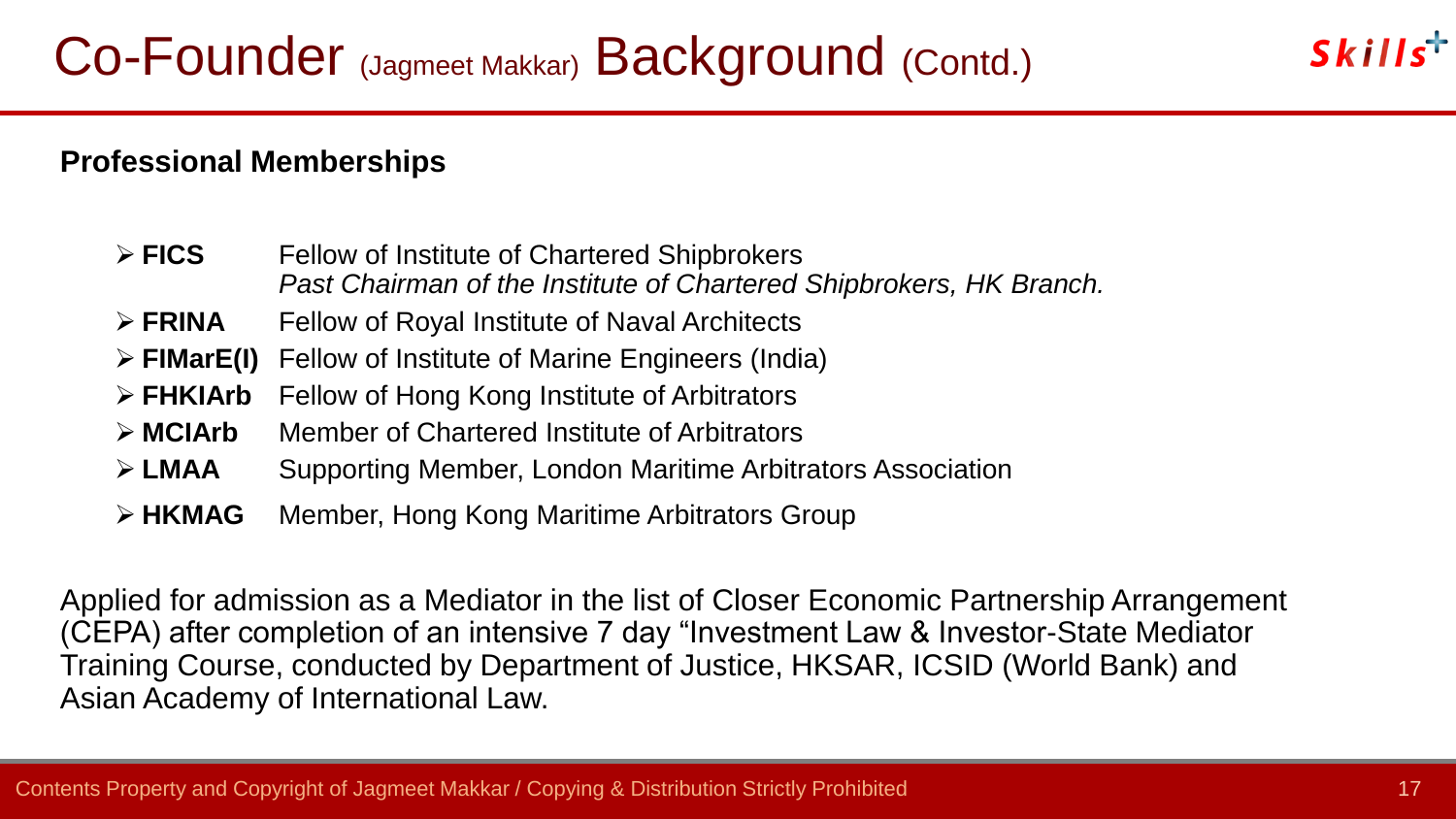#### **Industry Interaction & Publications**

- ➢ Participated in Hong Kong Government's initiatives:
	- ➢ Shipping Consultative Committee
	- ➢ Maritime & Aviation Training Fund
	- ➢ Hong Kong Maritime Forum
- ➢ Technical Committees (Past member)
	- ➢ Lloyd`s Register of Shipping
	- ➢ Class NK
- ➢ Hong Kong Shipowners Association: Technical & Manning Committees
- ➢ Regular speaker in international conferences such as Dry Shipping Summits, Marine Money, Coaltrans, Intercem, India Shipping Summit, Knect365, ACI (Active Communication International) etc.
- ➢ Regular contributor to various magazines and industry bodies such as Seaview, Sailor Today, Bimco Review, Marine Engineers' Review etc.
- ➢ Past "Controlling Council Member" of the Institute of Chartered Shipbrokers (ICS)
- $\triangleright$  Past Chairman of the Hong Kong Branch of the ICS
- ➢ Member, Education & Training Committee of the ICS